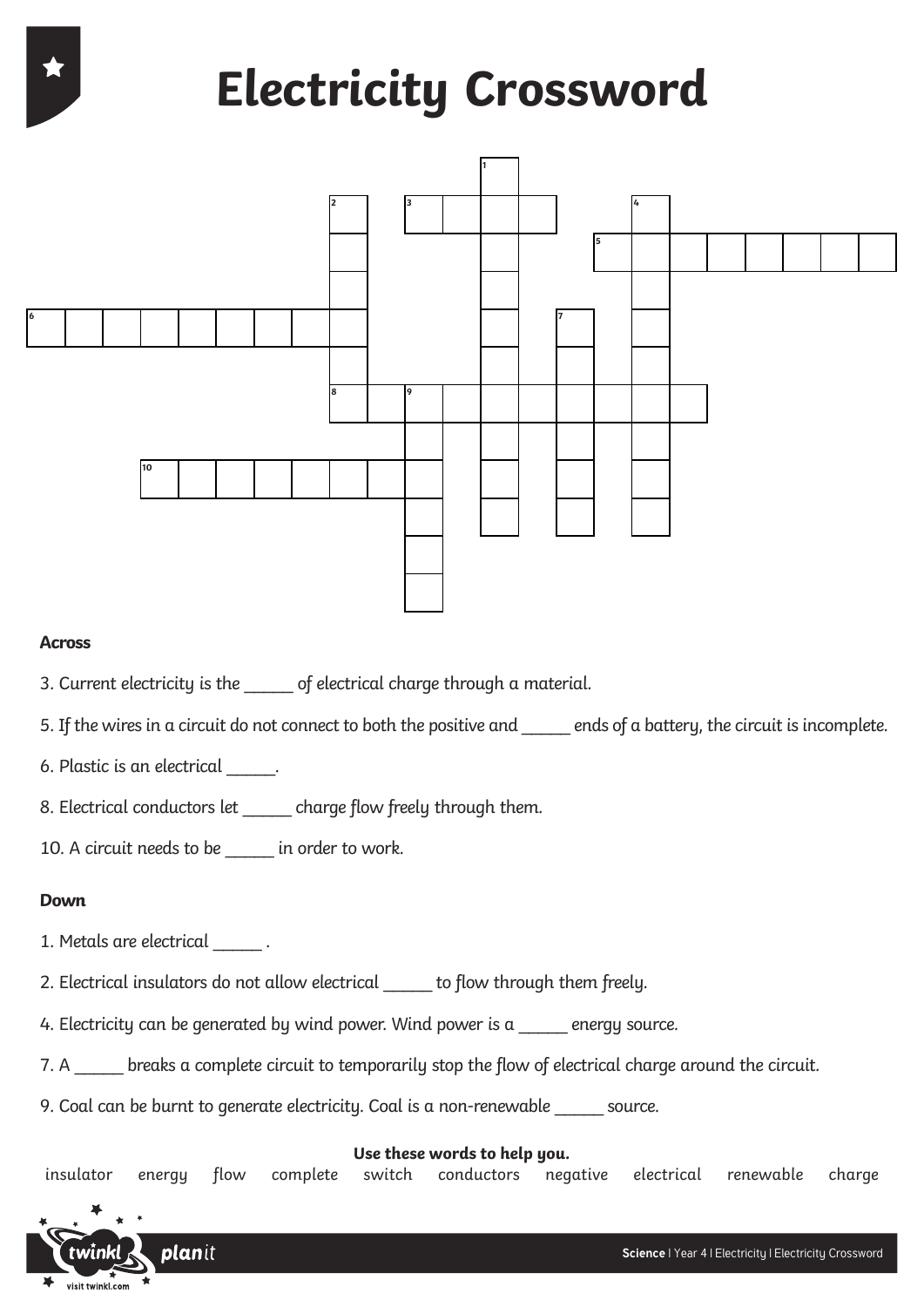

# **Electricity Crossword**



### **Across**

- 3. Current electricity is the \_\_\_\_\_ of electrical charge through a material.
- 5. If the wires in a circuit do not connect to both the positive and \_\_\_\_\_ ends of a battery, the circuit is incomplete.
- 6. Plastic is an electrical \_\_\_\_\_.
- 8. Electrical conductors let \_\_\_\_\_ charge flow freely through them.
- 10. A circuit needs to be \_\_\_\_\_ in order to work.

### **Down**

- 1. Metals are electrical \_\_\_\_\_\_.
- 2. Electrical insulators do not allow electrical \_\_\_\_\_ to flow through them freely.
- 4. Electricity can be generated by wind power. Wind power is a \_\_\_\_\_ energy source.
- 7. A \_\_\_\_\_ breaks a complete circuit to temporarily stop the flow of electrical charge around the circuit.
- 9. Coal can be burnt to generate electricity. Coal is a non-renewable \_\_\_\_\_ source.